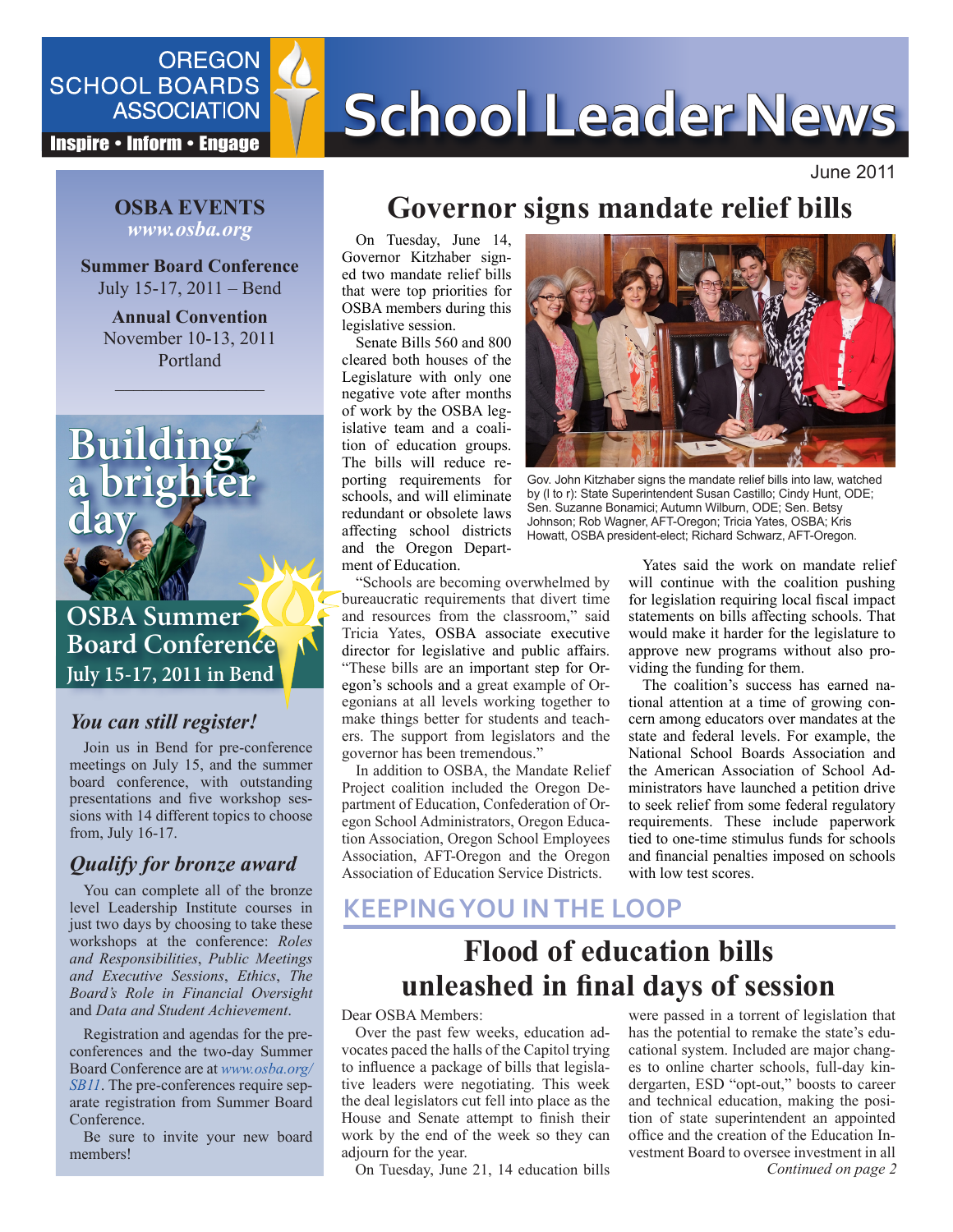#### **In the Loop** – *from page 1*

levels of education, among other changes.

School board members appreciate that the Legislature added \$25 million to K-12 funding, increasing the K-12 allocation from the General Fund and Lottery to \$5.725 billion. But we continue to be concerned that a few major K-12 policy changes were passed in the waning moments of the session without time for educators and parents to weigh in. Despite the end of session push, the OSBA legislative staff worked to the very end to convince legislators to take time to examine these bills closely.

While there were good bills and bills that OSBA did not support in the K-12 package, I applaud the legislature and governor for focusing on addressing the challenges facing our K-12 system. But, due to Oregon's struggling economy, this session continued the decade-long disinvestment in K-12 education that has led to school closures, teacher layoffs, and one of the shortest school years in the nation. While these bills have the potential to improve student achievement and align educational priorities, I remain concerned that without an equally robust discussion about how we fund education in Oregon, we will again fall short of our goal to ensure that every child in Oregon is prepared to go on to college or a career. As we enter this phase of the debate I know that OSBA and school board members across Oregon are ready to push our elected leaders to tackle this problem with equal vigor.

Our staff will now shift its focus to developing an initial report for our members that outlines the bills that became law and prepare for our fall regional meetings.

Look for a summary of what took place this week at the Capitol in Friday's *Legislative Highlights*, and check the *[Daily Up](www.osba.org/Resources/Article/Legislative/DailyUpdates)[dates](www.osba.org/Resources/Article/Legislative/DailyUpdates)* legislative blog (*www.osba.org/Resources/Article/Legislative/DailyUpdates*). In July, after the dust has settled and our team has had a chance to catch their breath, OSBA and COSA will put out a joint report on the 2011 legislative session.

Kevin McCann, OSBA executive director



© Oregon School Boards Association Kevin McCann, executive director **ASSOCIATION** Dori Brattain, deputy executive director, editor

Judy Bennett, graphic designer, copywriter Bill Dixon, copywriter Diane Efseaff, assistant Dan Peterson, printing manager

## **PRESIDENT'S POST**

## **Common Core Standards: great potential mixed with some real challenges**

If I ever retire from ranching, I may try managing jello. After about 30 years cumulative service on public school boards, I certainly feel experienced at it. And you will too, if you survive the next four years and the implementation of Common Core Standards in Oregon.

By the spring of 2015, all of Oregon's public schools will switch from state standards in language arts and math to uniform multi-state benchmarks known as Common Core State Standards (CCSS). New tests will replace Oregon's current OAKS (Oregon Assessment of Knowledge and Skills) testing starting with this fall's ninth-graders. Students will have to demonstrate that they have mastered these new standards in order to graduate from high school.

This presents multiple and daunting challenges for our students, and for school boards. The obvious challenge for our youngsters is meeting much tougher graduation requirements. The new standards are pegged to international benchmarks, generally regarded as much higher than our own. The challenge for our school districts is.... well, complex seems an understatement.

School districts will have to educate their students to the increasingly elevated state standards while simultaneously implementing the Common Core Standards, including teacher training and purchase of learning materials. All of this will occur in an unprecedented era of financial stress and cutbacks. Training budgets are diminished or gone, teachers are managing more students with fewer resources, fewer teaching days are available – the list goes on. My district's curriculum director summarized our dilemma with a quietly spoken "good grief."

In my darker moments, I think that the Common Core Standards snuck up on us while we were obsessing with and struggling to deal with NCLB requirements. I would be the first to acknowledge that the new standards are a great idea. (Everyone wants high academic standards, right?) But I do worry that the bar may now have been raised so high that success will elude many of our students, despite our best efforts.

On the other hand, I wasn't elected to lead from the dark side. The Common Core Standards could offer some long-term savings as states share the cost of developing curriculum and testing. CCSS will give us a better view of how our students' achievement actually measures up against their peers in other states and countries. It's critical that we have an honest assessment of academic achievement based on



David Beeson OSBA president

uniform standards, not something less that may make us feel better but may shortchange our youngsters.

As board members, we need to work hard and diligently to adapt our districts to this new reality. We must learn everything about the Common Core Standards and share this literacy with our communities. We have to find means to provide staff training, instructional materials and curriculum development. We must be engaged with policy makers and legislators to ensure that they provide both clear guidance and adequate resources to meet the challenges.

OSBA is tracking this issue closely. We are working with the Oregon Department of Education on all of the surrounding implementation. Your association has workshops scheduled on the topic and more will follow. OSBA is also ready to advocate for districts as issues arise around implementation.

The Common Core Standards present significant opportunity for higher achievement for our students, but unless as board members we pay close attention, we may just wind up  $\hat{w}$  th a bowl of wiggly frustration.

J pers Seell David Beeson, OSBA President 2011

## **Web login to change**

Look for "My OSBA" to debut on the OSBA website in mid-July. We are moving our website login from its current, districtbased login system to individual logins. OSBA members will receive an e-mail in mid-July with their individual username and password.

*Continued on page 4* When you first login, you will be able to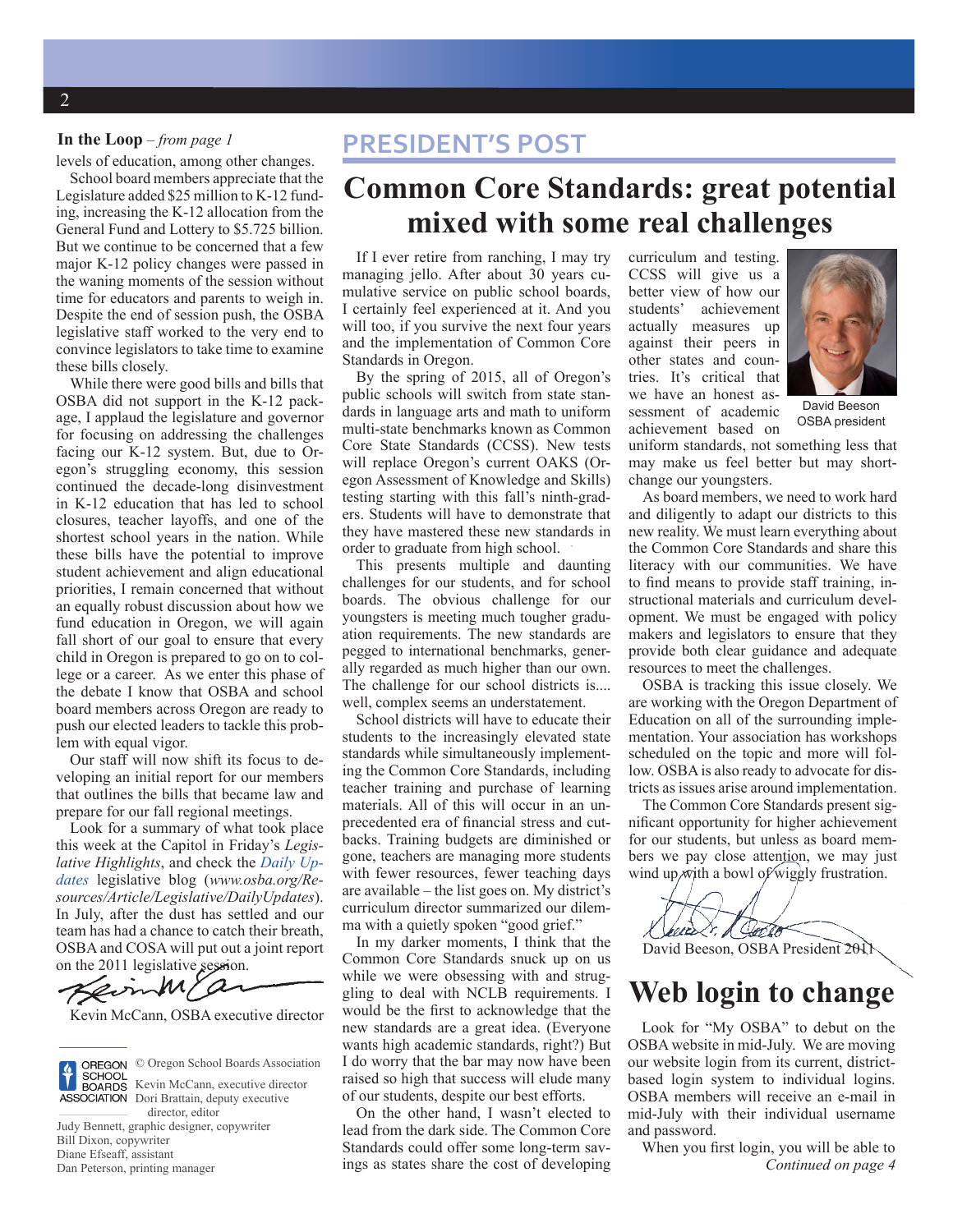## **OSBA helps you understand CCSS**

OSBA has been actively involved in working with boards to understand how Common Core State Standards (CCSS) will be implemented and what these changes mean for Oregon students.

- Last year, Colleen Mileham from the Oregon Department of Education made a presentation to the OSBA board on CCSS and what adoption would mean for Oregon students.
- Last October, ODE adopted CCSS for English Language Arts and Mathematics.
- OSBA board member **Linda Brown** from Clackamas SD, and Peggy Holstedt, OSBA Board Development and Policy Service associate director, currently serve on the ODE's CCSS Implementation Committee communications group.
- Discussion of Common Core Standards is included in the three-hour board course, *A Systems Approach to Student Achievement*, and will be included at the OSBA Summer Board Conference in July.
- A workshop on CCSS is scheduled at the

OSBA convention in November, presented by Mickey Garrison from ODE.

Oregon has had content standards for education since the Educational Act for the 21st Century was enacted in 1991. With the passage of No Child Left Behind in 2001, we moved to grade level content standards, and in 2007, we began a transition to a core standards structure designed to be more focused and coherent. The implementation of CCSS has the potential to further improve the assessment tools needed by board members and educators.

The strengths of CCSS are their alignment with expectations for college and career success, their foundation in the lessons and positive results of content standards in select states and other top-performing countries, and their basis in evidence and research.

You can find more information on the *[ODE website](http://www.ode.state.or.us/search/page/?id=2860)* including a fact sheet, implementation timelines and a list of frequently asked questions.

## **July board meeting checklist**

Each year, school boards must conduct an organizational meeting after July 1 to begin the new fiscal year. In election years, that meeting must occur no later than the last day of July. ORS 332.040, 255.335(5) At this meeting, the board is required to elect a board chair and vice chair. Other requirements listed below need to be done by the board at some point, either as recommended practice or legal mandate.

- $\Box$  Swear in unsworn directors, who must take an oath of office before assuming duties. Elect board chair and vice chair. ORS 332.005(2), 332.040
- $\Box$  Make sure the following positions are designated:
	- **Chief administrative officer** (the district superintendent) as school district clerk, or another individual. if there is no chief administrative officer. ORS 332.515
	- **Business manager or deputy clerk**, or both.
	- **Custodian of funds** who will sign  $\Box$ checks or, if the school board so authorizes, utilize a facsimile signature for that purpose. ORS 328.441, 328.445
	- **Budget officer**, who shall prepare or supervise preparation of the budget document under the direction of the executive officer. ORS 294.331
- **Financial auditors** for the school year, who may be contracted for through the administrative office of the county in which the administrative office of the school district is located. ORS 328.465, 327.137, 297.405
- **Legal counsel**.
- $\Box$  Determine fidelity-bond amounts for those authorized to handle district funds and ensure they are bonded by a surety company authorized in Oregon. ORS 332.525
- $\square$  Set a borrowing limit for the custodian of funds.
- $\Box$  Establish dates, time and place of regular monthly board meetings.
- $\square$  Establish depository(ies) for school funds. ORS 328.441, 294.805-294.895
- Review status of Local Public Contract Review Board and rules. ORS 279A.060
- $\Box$  Appoint members of standing committees.
- $\Box$  Approve personnel changes.
- $\Box$  Approve contracts for payment. ORS 332.075(2-3)

If some of these items were omitted from your July agenda, approve the additions at the start of the meeting.

Read referenced Oregon Revised Statutes online, *[http://www.leg.state.or.us/ors/.](http://www.leg.state.or.us/ors/)*

# **Can a school district file for bankruptcy?**

There is no record of a school district, or any other municipality, filing a chapter 9 bankruptcy in Oregon and it is unclear whether Oregon law would allow a school district (or an ESD, community college or charter school) to file for bankruptcy. Chapter 9 of the federal bankruptcy code does authorize municipalities, including school districts, to file; however, the state must authorize its municipalities to file for bankruptcy.

Other states, including California and Pennsylvania, have enacted laws which do authorize municipal bankruptcy. In those states, there are examples of municipalities filing chapter 9 bankruptcy petitions to obtain the court's assistance in negotiating settlements with their creditors, staying legal actions for debts they are unable to pay and even renegotiating collective bargaining agreements with unions.

Chapter 9 bankruptcy could be a useful tool for a school district in situations where the district cannot meet its financial obligations, has attempted without success to negotiate with its creditors and is facing legal action for failure to pay its debts. However, it is also expensive, time consuming, could negatively affect future borrowing and the outcome is uncertain.

Since there is no Oregon precedent for municipal bankruptcy, any district contemplating this as a remedy for debt should realize that they would become the test case when they file. OSBA attorneys are currently working to obtain clarification of the Oregon bankruptcy law as it pertains to school districts and other education entities.

If you have questions or your board is considering such an action, contact OSBA attorney Haley Percell, *[hpercell@osba.org](mailto:hpercell@osba.org)*, 800-578-6722 or 503-588-2800.

For further discussion of this and other issues relating to schools running out of money, come to OSBA's summer board pre-conference workshop, *[Between a Rock and a Hard Place](http://www.osba.org/Calendar/Events/Summer_Board_conference-2011.aspx?page=custom1)*, July 15 in Bend.